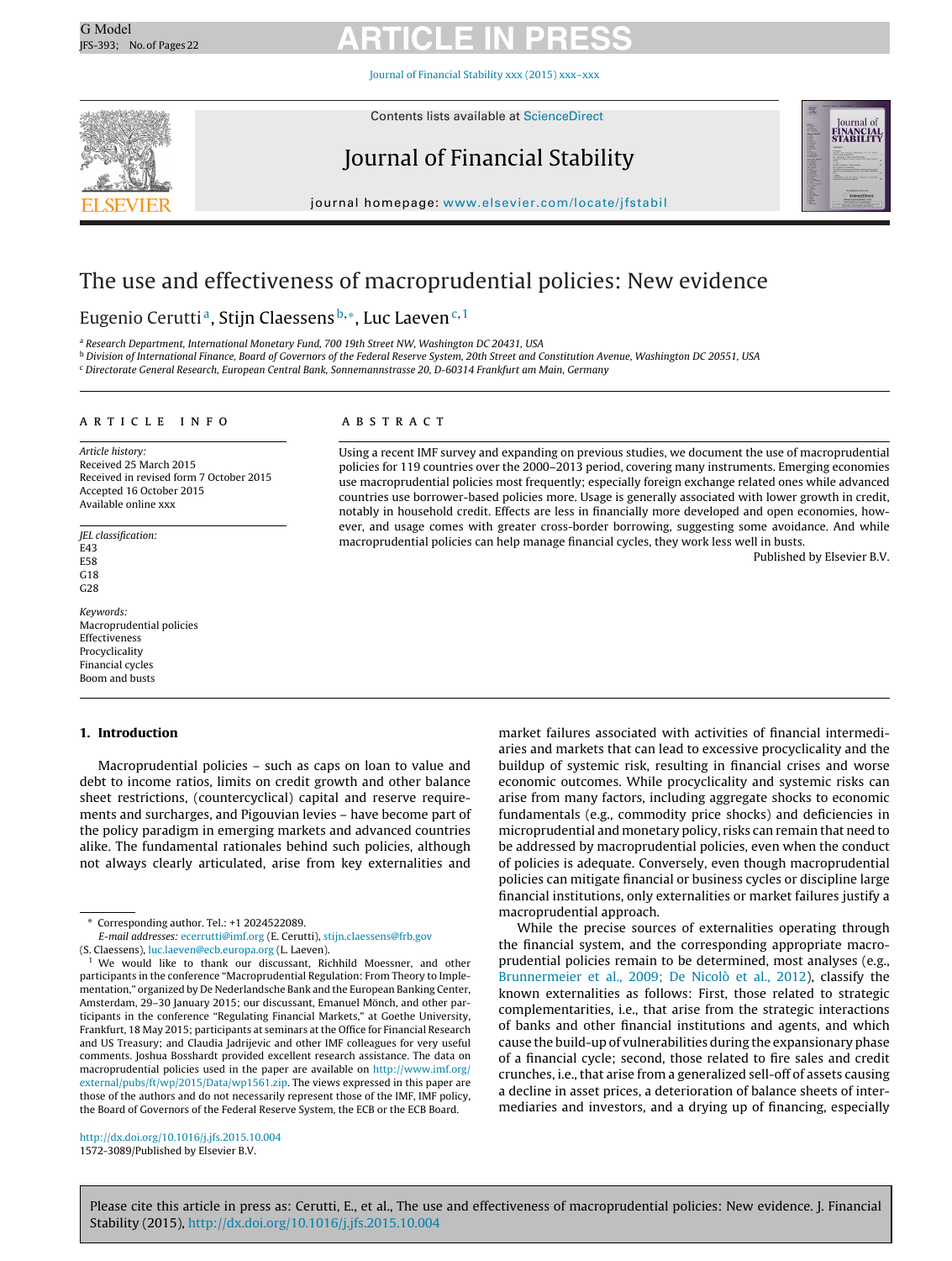# G Model G Model **ARTICLE IN PRESS**

during the contractionary phase of a financial (and business) cycle; and third, those related to interconnectedness, caused by the propagation of shocks from systemic institutions or through financial markets or networks ("contagion").

Many macroprudential tools have been proposed, and some have been used even before the recent crisis, to address these various externalities. The toolkit available includes existing microprudential and other regulatory tools, taxes and levies, and new instruments. Most tools considered to date apply to the banking system, mainly given the presence of microprudential tools more easily adaptable to macroprudential objectives and the related more extensive theory and knowledge of these tools. While tools can be grouped in many ways, one typical form is a five-way split: (a) quantitative restrictions on borrowers, instruments or activities; (b) capital and provisioning requirements; (c) other quantitative restrictions on financial institutions' balance sheets; (d) taxation/levies on activities or balance sheet composition; and (e) other, more institutional-oriented measures, such as accounting changes, changes to compensation, etc. The first four measures are meant to capture variation across time, institutions, or states, while the fifth group contains more structural measures.<sup>2</sup> Except for the first group, which aims to capture demand for financing, all can be seen as affecting the supply side of financing. Correspondingly, a commonly used two-way classification of measures is borroweror lender-oriented tools.

While macroprudential policies are being increasingly used, notably so since the global crisis (which also led to many other reforms of financial policies and institutions), $3$  information on what policies are actually used across a large set of countries and over a longer period of time is still quite limited. And related, relatively few analyses exist on what policies are most effective in reducing procyclicality in financial markets and associated systemic risks.4 This paper aims to fill these two gaps.

We first describe the usage of a large number of macroprudential policies, 12 to be precise, for a large, diverse sample of 119 countries over the 2000–2013 period. And second, we study the relationships between the use of these policies and developments in credit and housing markets, with a view to analyzing the effectiveness of these policies in managing credit and financial cycles. This database and related research are made possible by a recent survey of country authorities conducted by the International Monetary Fund. The survey includes detailed information on the timing and use of different macroprudential policies and to the best of our knowledge, is the most comprehensive database on macroprudential policies to date. This is the first paper to process and document the results of this new survey, as well as systematically analyze them.

We document that macroprudential policies are used more frequently in emerging economies, with foreign exchange related policies especially used more intensively in these economies. Borrower-based policies (such as caps on loan to value (LTV) and debt to income (DTI) ratios) are used relatively more in advanced countries, especially recently. And almost all countries use some policies to reduce systemic risks arising from intra-financial system vulnerabilities, including from dominant banks and interconnections among banks. Using panel regression, we find that some of these macroprudential policies are associated with reductions

in the growth rates in (real) credit and house prices. Specifically, borrower-based policies, such as limits on LTVs and DTIs, and financial institutions-based policies, such as limits on leverage and dynamic provisioning, appear to be especially effective. And policies seem more effective when growth rates of credit are very high, but they provide less supportive impact in busts.

We find evidence of weaker associations between macroprudential policies and credit developments in financially more open economies and those economies that have deeper and presumably more sophisticated financial systems, suggesting some evasion.We also show that the usage of macroprudential policies is associated with relatively greater cross-border borrowing, again suggesting countries face issues of avoidance, which they may be able to limit through adapting their financial sector regulations and adopting capital flow management tools.

Our work builds on the growing literature on the links between macroprudential policies and financial stability. This literature falls into two groups.<sup>5</sup> The first group includes cross-country studies that consider the link between macroprudential policies and credit growth and other financial indicators, albeit generally in smaller samples than we do. One of the first such studies was [Lim](#page--1-0) et [al.](#page--1-0) [\(2011\).](#page--1-0) They analyze the links between macroprudential policies and developments in credit and leverage. They find evidence suggesting that the presence of policies such as LTV and DTI limits, ceilings on credit growth, reserve requirements (RR), and dynamic provisioning rules are associated with reductions in the procyclicality of credit and leverage. [IMF](#page--1-0) [\(2013b\)](#page--1-0) investigates, also in a cross-country context, how (changes in) policies affect financial vulnerabilities (credit growth, house prices, and portfolio capital inflows) and the real economy (output growth and sectoral allocation), considering also whether effects are symmetric between tightening and loosening. It finds that both (time-varying) capital requirements and RRs are significantly negatively associated with credit growth and LTV limits and capital requirements are strongly associated with lower house price appreciation rates, and reserve requirements are associated with a reduction in portfolio inflows in emerging markets with floating exchange rates. It finds that LTVs appear to impact overall output growth, but no other policies do so.

Other cross-country studies focus on the relationships between macroprudential policies and risks of a financial crisis and develop-ments in banks and international financing. [Dell'Ariccia](#page--1-0) et al. (2012) find that macroprudential policies can reduce the incidence of general credit booms and decrease the probability that booms end up badly. Macroprudential policies reduce the risk of a bust, while simultaneously reducing how the rest of the economy is affected by troubles in the financial system. [Claessens](#page--1-0) et [al.](#page--1-0) [\(2013\)](#page--1-0) investigate how changes in balance sheets of individual banks in 48 countries over 2000–2010 respond to specific policies. They find that measures aimed at borrower's LTV and DTI caps, and credit growth and foreign currency lending limits are effective in reducing the growth in bank's leverage, asset and noncore to core liabilities growth. While countercyclical buffers also help mitigate increases in bank leverage and assets, few policies help stop declines in adverse times.

[Zhang](#page--1-0) [and](#page--1-0) [Zoli](#page--1-0) [\(2014\)](#page--1-0) review the use of key macroprudential instruments and capital flow measures in 13 Asian economies and 33 other economies since 2000 and study their effects. Their analysis suggests that measures helped curb housing price growth, equity flows, credit growth, and bank leverage, with loan-to-value ratio caps, housing tax measures, and foreign currency-related measures having the most effect. [Bruno](#page--1-0) et [al.](#page--1-0) [\(2015\)](#page--1-0) investigate, also for 12 Asia–Pacific countries, how macroprudential policies

Please cite this article in press as: Cerutti, E., et al., The use and effectiveness of macroprudential policies: New evidence. J. Financial Stability (2015), [http://dx.doi.org/10.1016/j.jfs.2015.10.004](dx.doi.org/10.1016/j.jfs.2015.10.004)

<sup>&</sup>lt;sup>2</sup> Other dimensions of relevance include whether tools are meant to be broad based vs. more targeted and rules-based vs. more discretionary.

<sup>&</sup>lt;sup>3</sup> [Claessens](#page--1-0) [and](#page--1-0) [Kodres](#page--1-0) [\(2015\)](#page--1-0) review financial reforms in general; see [FSB](#page--1-0) [\(2014\)](#page--1-0) for policy makers' assessment.

<sup>&</sup>lt;sup>4</sup> Related, the analytical foundations of macroprudential policies are still to be defined more precisely (see [Hanson](#page--1-0) et [al.,](#page--1-0) [2011;](#page--1-0) [De](#page--1-0) [Nicolò](#page--1-0) et [al.,](#page--1-0) [2012;](#page--1-0) [Freixas](#page--1-0) et [al.,](#page--1-0) [2015,](#page--1-0) for further analyses and discussions).

<sup>5</sup> For other reviews, see [Bank](#page--1-0) [of](#page--1-0) [England](#page--1-0) [\(2009\),](#page--1-0) [CGFS](#page--1-0) [\(2012\),](#page--1-0) [England](#page--1-0) [Central](#page--1-0) [Bank](#page--1-0) [\(2012\),](#page--1-0) [IMF](#page--1-0) [\(2013a,b\),](#page--1-0) [ESRB](#page--1-0) [\(2014\),](#page--1-0) [Galati](#page--1-0) [and](#page--1-0) [Moessner](#page--1-0) [\(2011\),](#page--1-0) [Galati](#page--1-0) [and](#page--1-0) [Moessner](#page--1-0) [\(2014\)](#page--1-0) and [Claessens](#page--1-0) [\(2015\).](#page--1-0)